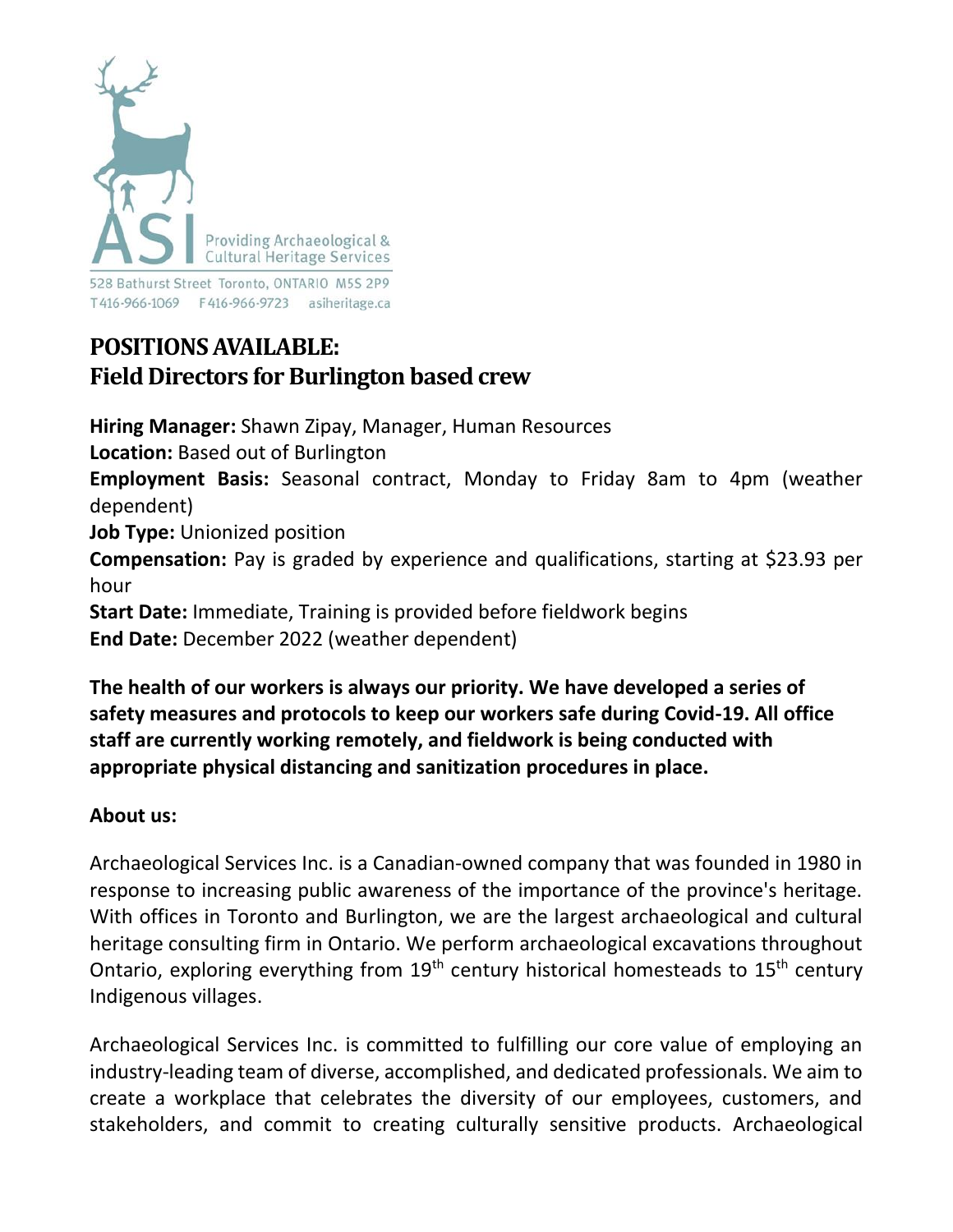Services Inc. endeavors to foster an inclusive, equitable, and accessible environment where all employees feel valued, respected, and supported.

We are an Equal Opportunity Employer in accordance with the Accessibility for Ontarians with Disabilities Act, 2005, the tenets of the Canadian Human Rights Act and the Ontario Human Rights Code.

### **About you:**

Archaeological Services Inc. is seeking to employ a licensed professional with a passion for cultural heritage who thrives working independently and leading a small, dedicated team. Our ideal candidate will be a problem solver, thorough, meticulous, dependable, and have a positive attitude. Preference will be given to a candidate with 5+ years of experience in field archaeology, prior experience as a Culture Resource Management Field Director and a strong background in mitigative excavation.

## **General Responsibilities:**

Direct Stage 3-4 Indigenous Mitigation field projects, while participating in site excavation, artifact recovery, and data recording.

Liase with First Nations Monitors.

Supervise, train and mentor field technicians.

Properly assemble and submit artifact collections while maintaining their integrity.

Represent the company in a professional manner when answering questions that may arise on-site from members of the public or the landowner.

#### **Specific Responsibilities**

Complete archaeological assessments using appropriate field techniques and recording methods according to site type and conditions such that all field work meets, at a minimum, the requirements of the current *Standards and Guidelines for Consultant Archaeologists* issued by the Ministry of Heritage, Sport, Tourism and Culture Industries and associated Technical Bulletins.